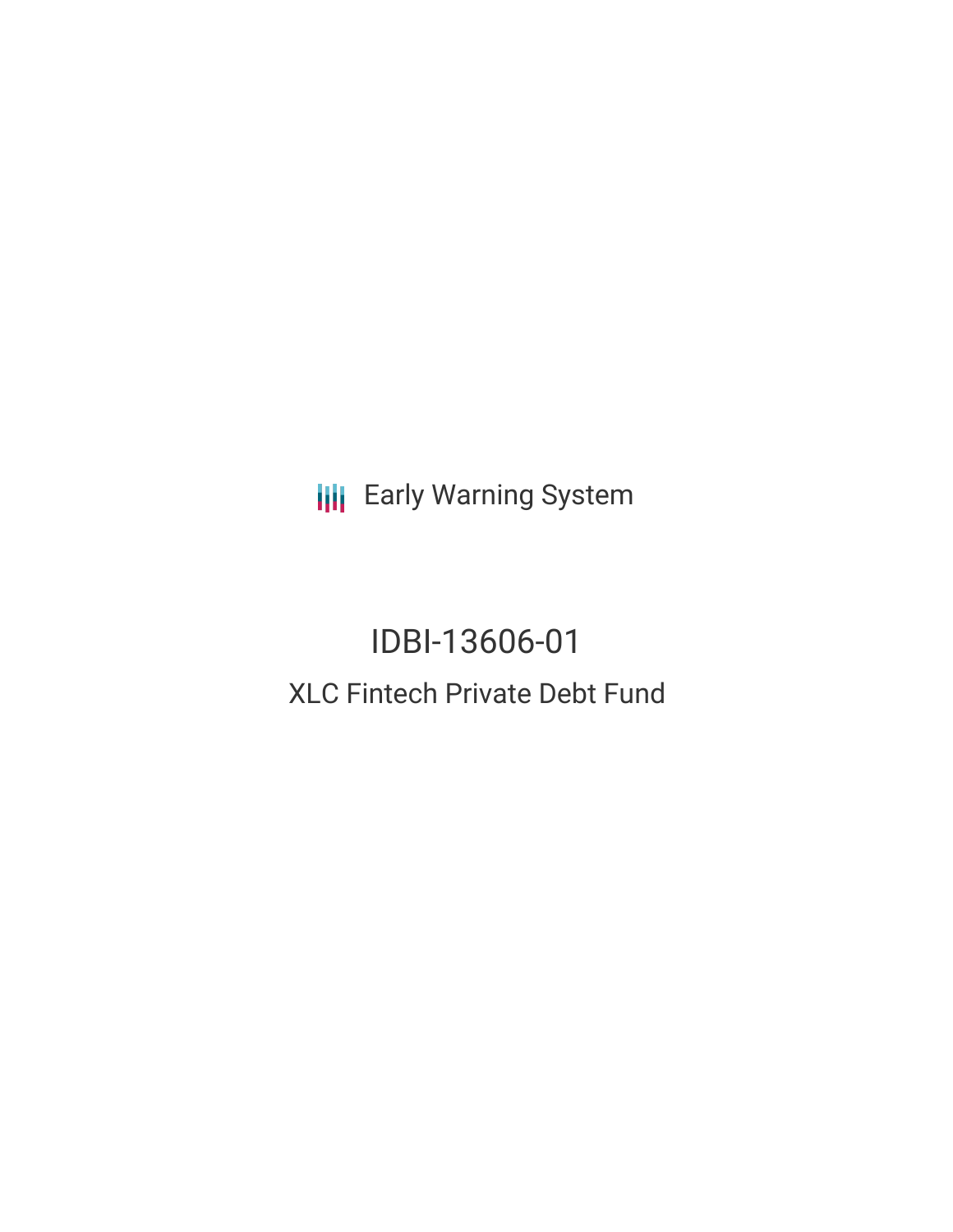

| <b>Countries</b>               | Chile                                     |
|--------------------------------|-------------------------------------------|
| <b>Financial Institutions</b>  | IDB Invest (IDBI)                         |
| <b>Status</b>                  | Proposed                                  |
| <b>Bank Risk Rating</b>        | FI                                        |
| <b>Voting Date</b>             | 2022-07-12                                |
| <b>Borrower</b>                | XLC Administradora General de Fondos S.A. |
| <b>Sectors</b>                 | Finance                                   |
| <b>Investment Type(s)</b>      | Equity                                    |
| <b>Investment Amount (USD)</b> | \$30.00 million                           |
| <b>Loan Amount (USD)</b>       | \$30.00 million                           |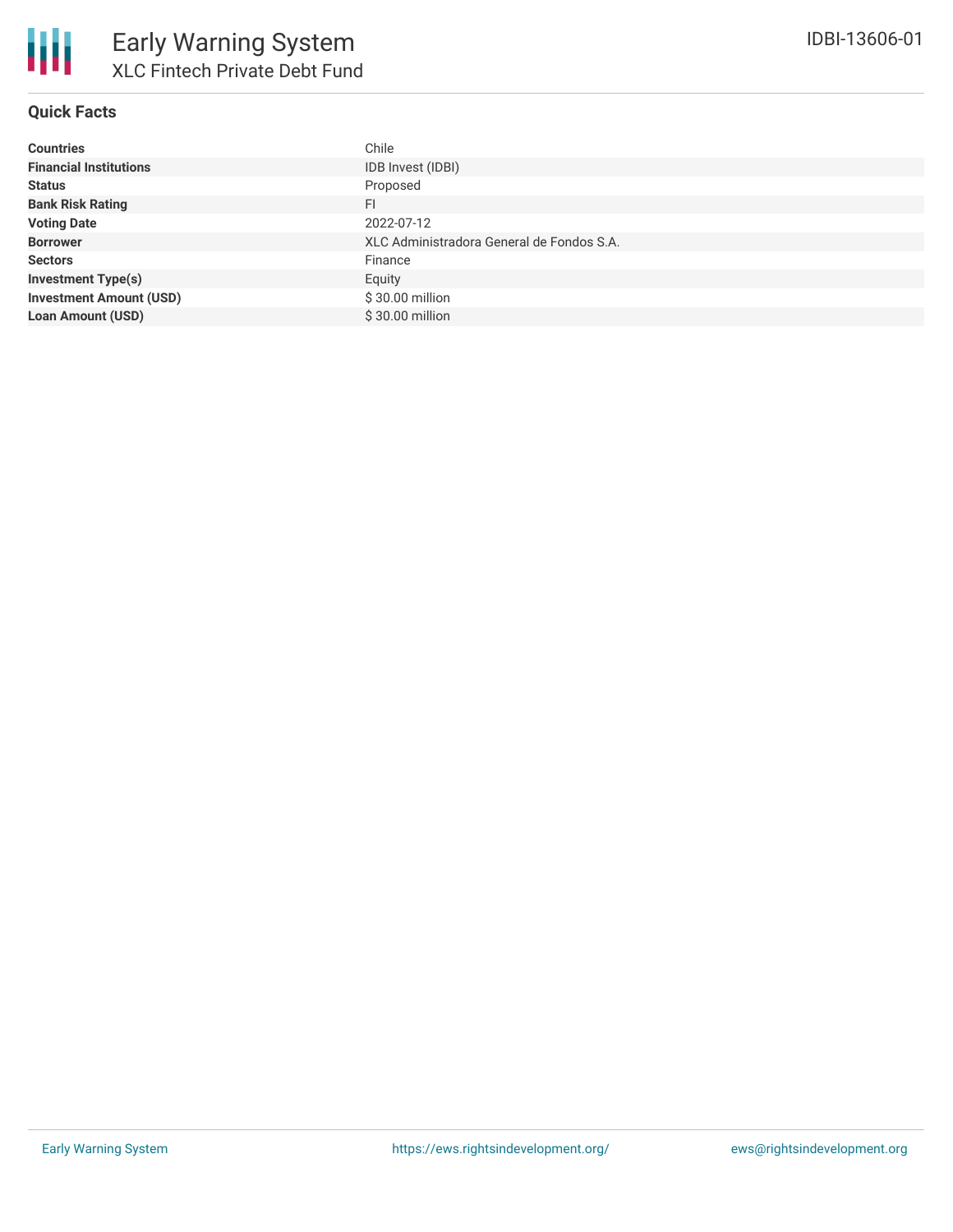

# **Project Description**

IDB Invest is considering an investment of up to US\$30 million in senior, US dollar-denominated quotas of the XLC Private Debt Fintech Investment Fund (the "Fund"), which is managed by XLC Administradora General de Fondos S.A. (the "Fund Manager"). The Fund's main objective is to invest in invoices and other private debt instruments originated by X Capital SpA ("Xepelin"), a fintech company specialized in providing financial services to small and medium-sized enterprises ("SMEs").

The development goal of the investment is to support access to financing for Chilean SMEs. IDB Invest's participation will allow the Fund to reach enough scale to effectively execute its investment strategy.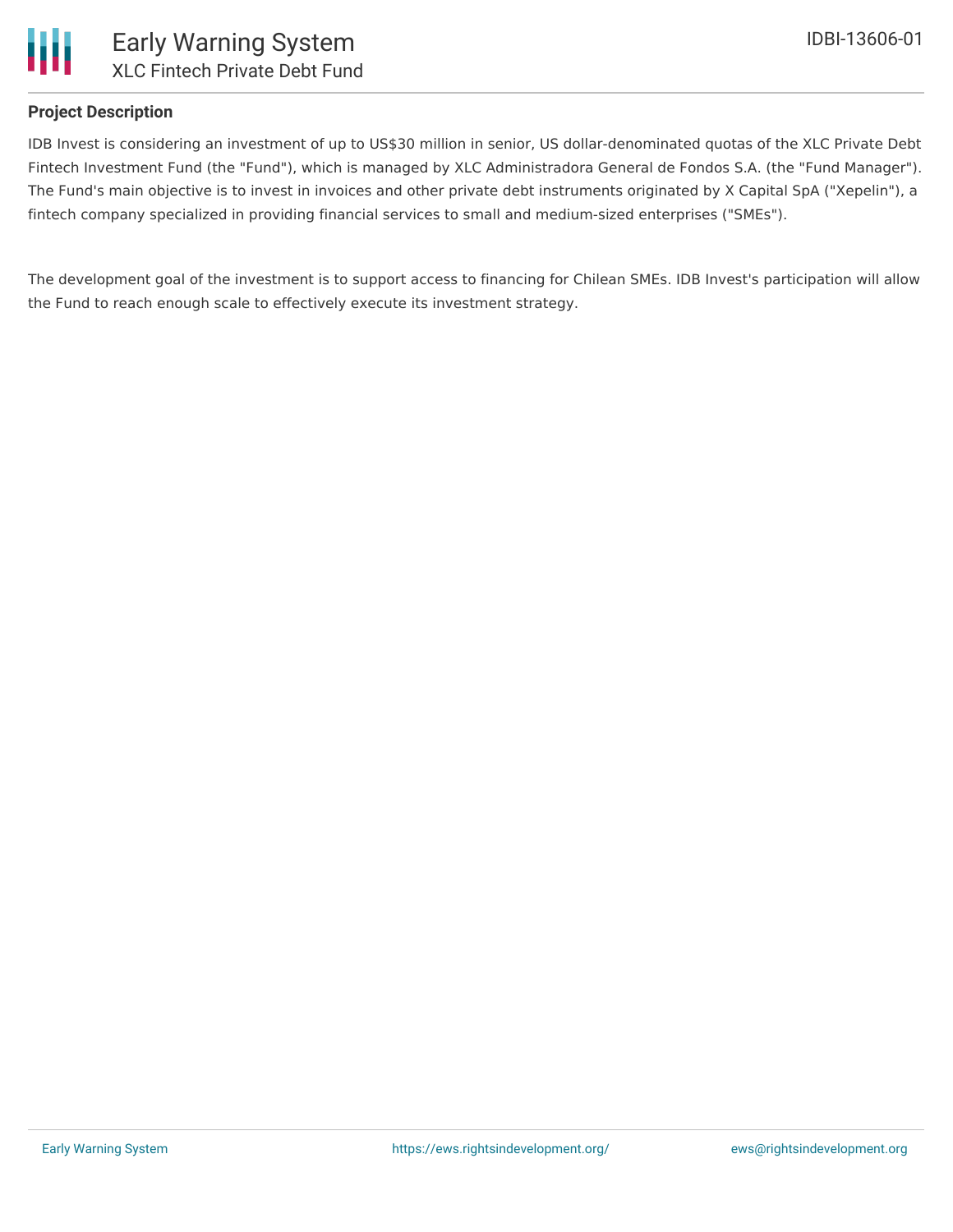# **Investment Description**

• IDB Invest (IDBI)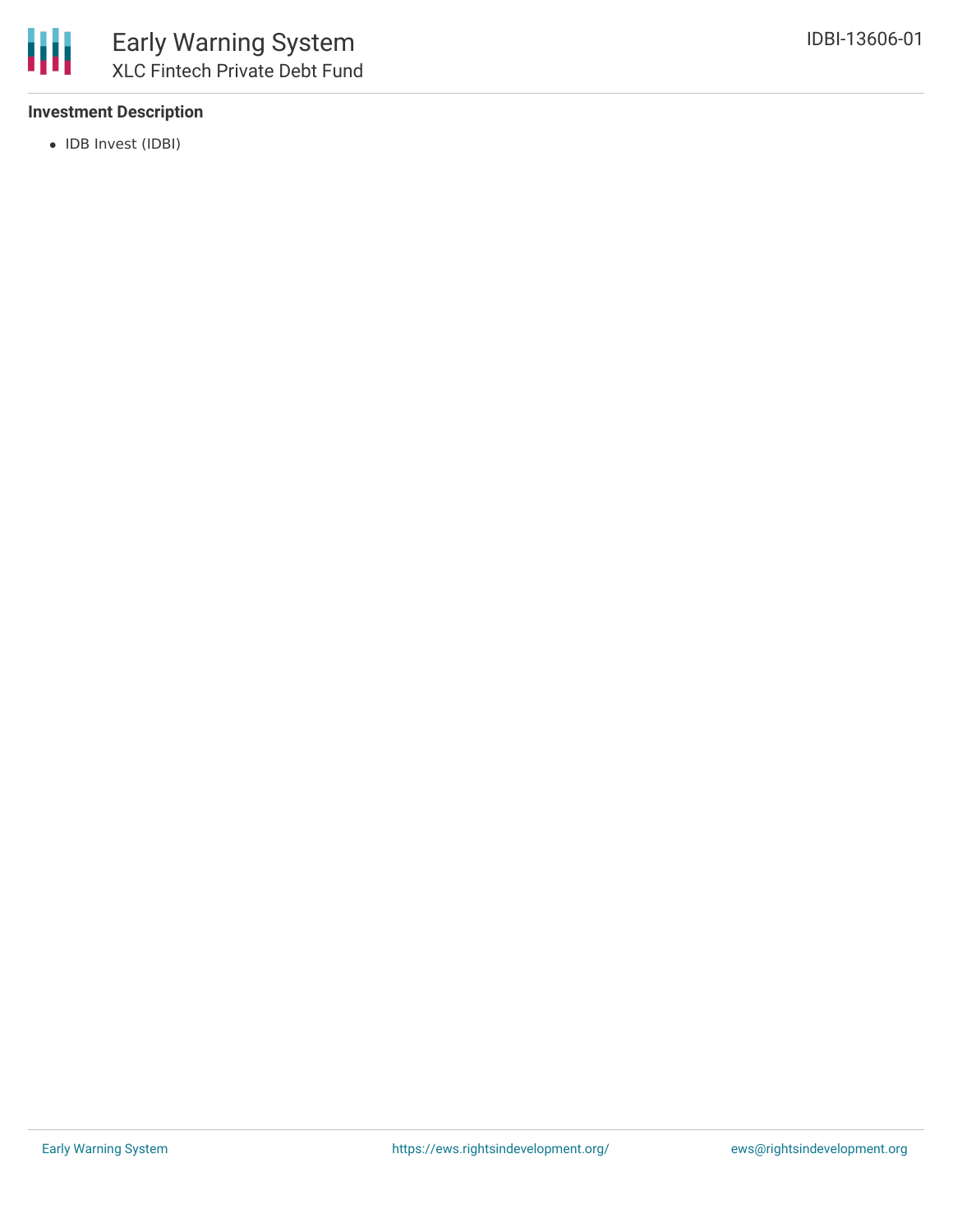

# **Contact Information**

EMAIL: requestinformation@idbinvest.org PHONE: +1(202)-566-4566 ADDRESS: 1350 New York Ave NW, Washington, DC 20005

#### ACCOUNTABILITY MECHANISM OF IDB / IDB INVEST

The Independent Consultation and Investigation Mechanism (MICI) is the independent complaint mechanism and fact-finding body for people who have been or are likely to be adversely affected by an Inter-American Development Bank (IDB) or Inter-American Investment Corporation (IDB Invest)-funded project. If you submit a complaint to MICI, they may assist you in addressing the problems you raised through a dispute-resolution process with those implementing the project and/or through an investigation to assess whether the IDB or IDB Invest is following its own policies for preventing or mitigating harm to people or the environment. You can submit a complaint by sending an email to MICI@iadb.org. You can learn more about the MICI and how to file a complaint at http://www.iadb.org/en/mici/mici,1752.html (in English) or http://www.iadb.org/es/mici/mici,1752.html (Spanish).